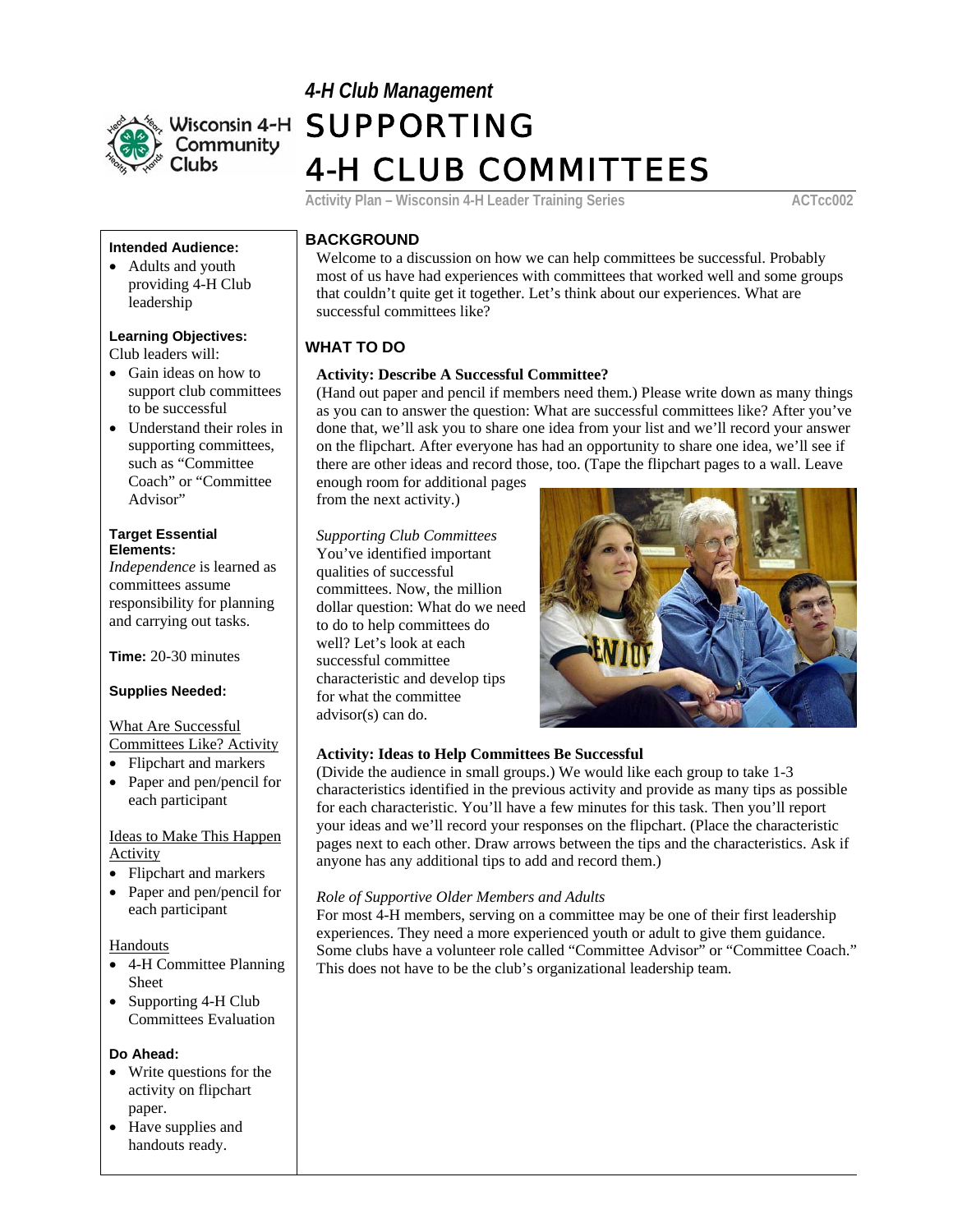#### **Sources:**

- Created by Linda Kustka, Professor Emeritus, Department of Youth Development, UW-Extension.
- Jeanne Baum, "How to Effectively Involve Youth" and "Successful Functioning of Committees & Meetings," Youth Volunteers in Motion, Madison, WI: UW-Extension, 1989.

Remember that leadership skills are learned through "how" the committee does its work. An important goal is to teach those who are less experienced how to serve on and chair committees. Tasks for the Committee Coach include:

- Talk about how and why the committee needs to work.
	- Help the chair develop the agenda.
- Coach the chair in how to conduct the meeting.
- Help the chair keep the meeting "on track."
- Do not dominate talking at the meeting.
- Consider involvement strategies to get the committee members interacting in the beginning.

After the committee is formed, they need to establish a meeting time and place that are These include asking someone to volunteer before first meeting, electing someone at convenient for everyone. If a chair needs to be identified, there are several options. first committee meeting, or appointing someone from the committee.

At the first meeting, the committee should be reminded of their task(s), have an agenda facilitated by a chair, and have someone serve as note taker. The agenda needs assign deadlines, and identify a time/place for the next committee meeting. Hand out to include plenty of time to discuss the tasks, set goals, decide who will do what, the "Committee Planning Sheet" as a tool for committee members to understand and record their work. Customize this tool to fit the committee needs by defining the committee's purpose. Everyone at the committee meeting should be writing down important information on the planning sheet. Long standing committees benefit by having an official note taker/secretary who will keep all the meeting notes in a folder or ring binder.

#### **Reporting Back**

Build in "periodic progress checks" as an informal way for committee members to supporting adult and/or youth leaders to ask: How's it going? How are you feeling report on their progress and challenges faced. The progress checks can be done in person, by phone or email. This is a time for the committee members, chair and about the task? Set a date at the committee meeting for checking progress.

The committee should also be prepared to report their work to the rest of the club recommendations, and club action on their recommendations and budget requests. members at meetings. The reporter can be the chair or another committee member. The report should include: when the committee met, their decisions or

#### *losing C*

Just as the periodic progress check is a way to evaluate committee efforts, 4-H Youth Development Extension staff benefit from your reactions to this session. We appreciate your completing the evaluation.

#### **TALK IT OVER**

#### **Reflect:**

- What advantages and disadvantages do you see for having a "Committee Coach" or "Advisor?"
- What qualities should a "Committee Coach" or "Advisor" possess?

#### **Appl y:**

- What tips would you give the "Committee Coach" or "Advisor?"
- What idea about supporting committees would be helpful for your 4-H club?

#### **NHANCE/SIMPLIFY E**

#### **Enhance:**

- Combine this lesson with "Forming Club Committees." If you're unable to teach or provide information about forming committees in the future, give out resources on this important topic.
- There are a number of helpful tip sheets related to club committees at the University of Illinois Extension 4-H web site listed below.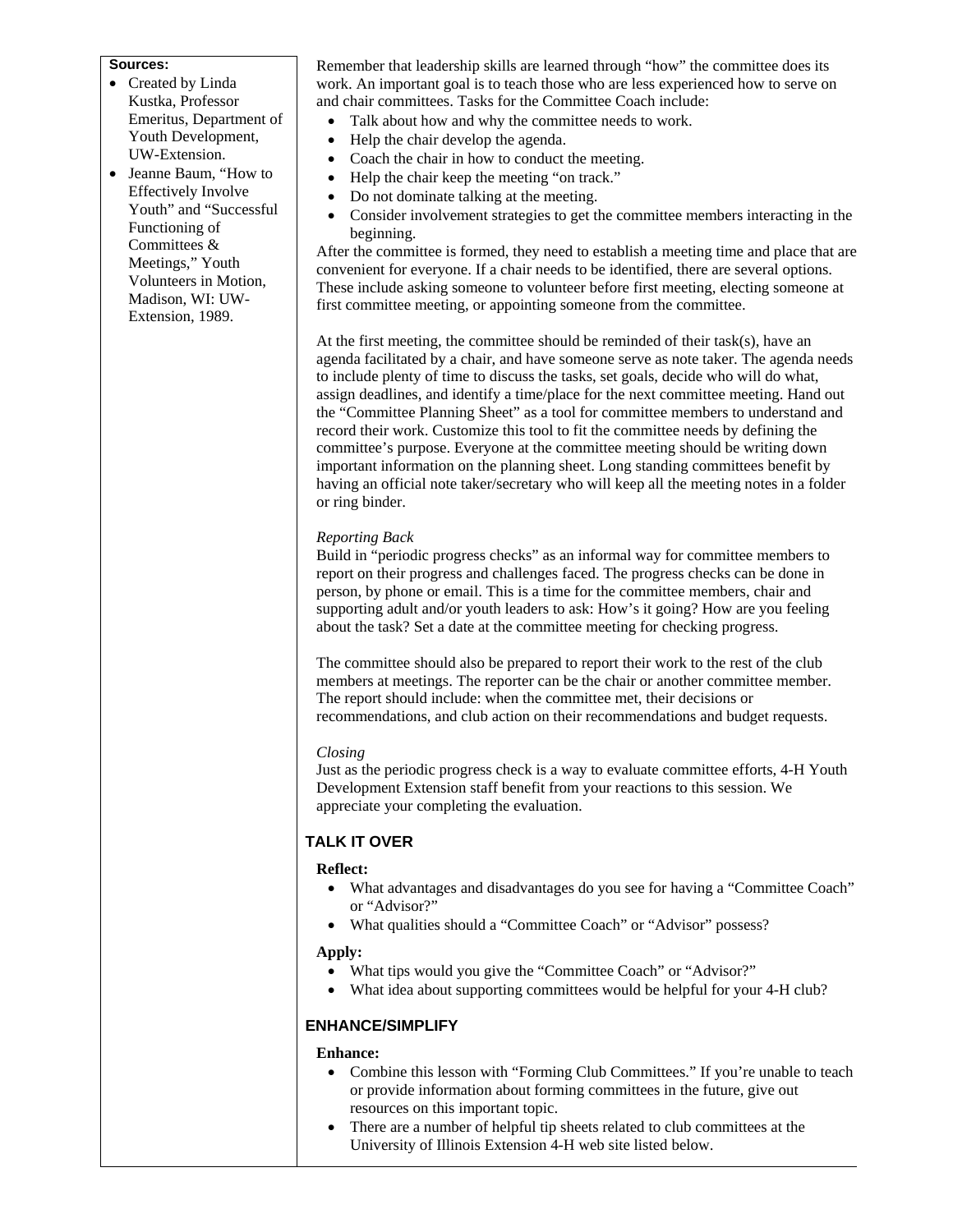#### **Simplify:**

• If you have less time available, substitute a presentation on successful committee qualities for the first activity. Use your list of qualities as the basis for the activity "Ideas to Help This Happen."

### **EVALUATION**

It is important to use an evaluation that is consistent with your teaching objectives. The short evaluation in the handouts can be modified to meet your needs. An alternative to a written evaluation is to record the Reflection discussion under "Talk It Over." Recruit someone ahead of time to take notes while you are leading the discussion. Remember to share the evaluation results with 4-H Youth Development Extension staff in your county.

#### **ADDITIONAL WEB LINKS**

• "Planning Guide for 4-H Clubs: Working with Committees," University of Illinois Extension at www.urbanext.uiuc.edu/committees/.

*Finalized by the Strengthening 4-H Club Leadership Work Team on September 2005.* 



An EEO/AA employer, University of Wisconsin-Extension provides equal opportunities in employment and programming, including Title IX and American with Disabilities (ADA) requirements. © 2005 by the Board of Regents of the University of Wisconsin System. Developed by the Wisconsin 4-H Office, 431 Lowell Hall, 610 Langdon St., Madison, WI 53703. The 4-H name and emblem are federally protected under Title 18 US Code 707.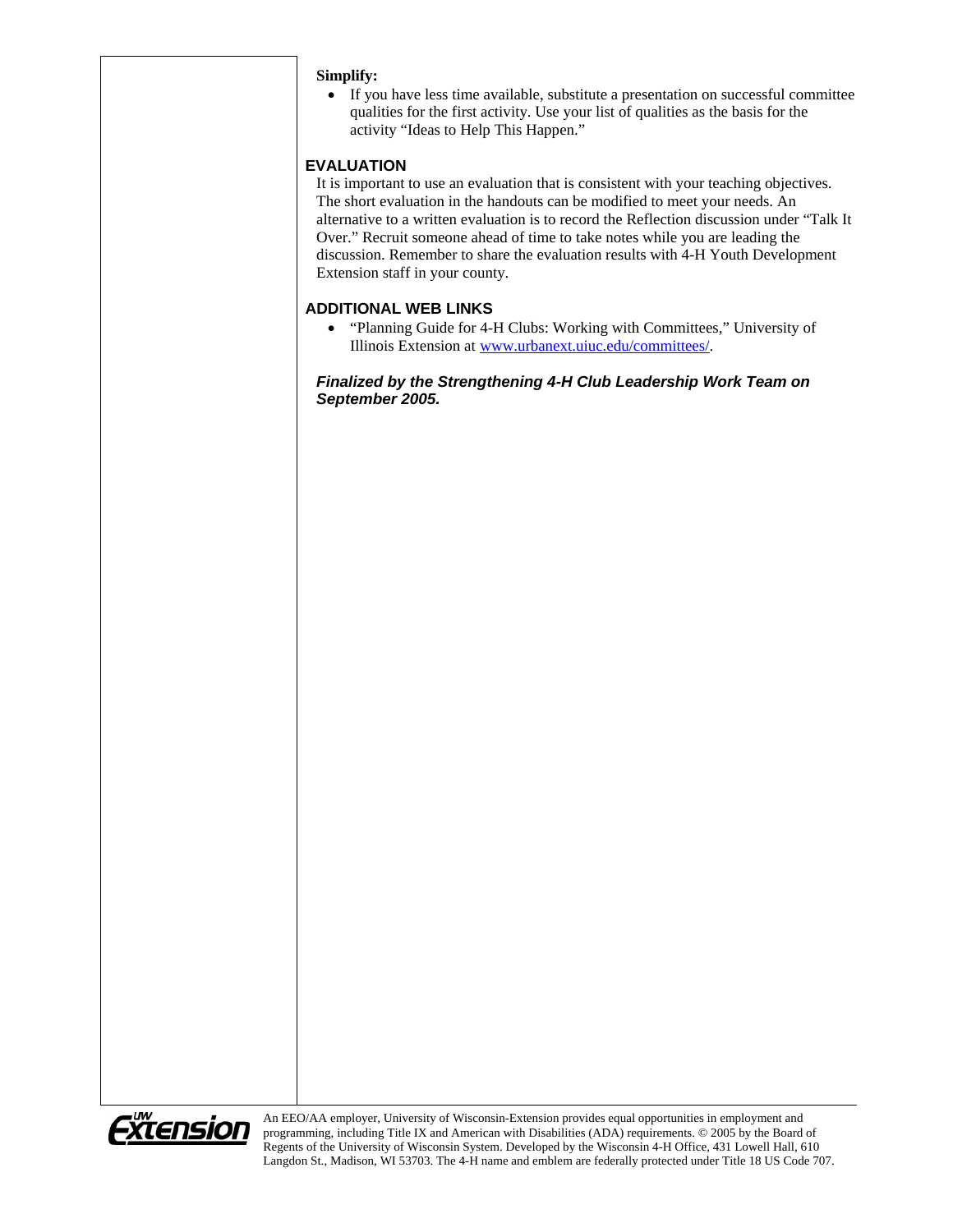Handout

# **4-H Committee Planning Sheet**

Name of Committee:

Purpose of Committee:

Committee Chair:

Committee Notetaker:

| <b>Committee Members</b> |              |                          |  |
|--------------------------|--------------|--------------------------|--|
| <b>Names</b>             | <b>Phone</b> | <b>Address or E-mail</b> |  |
|                          |              |                          |  |
|                          |              |                          |  |
|                          |              |                          |  |
|                          |              |                          |  |
|                          |              |                          |  |
|                          |              |                          |  |
|                          |              |                          |  |

Deadline for Committee Work:

Committee Decisions:

## Committee Tasks:

| <b>Committee Tasks</b> |     |      |  |
|------------------------|-----|------|--|
| What                   | Who | When |  |
|                        |     |      |  |
|                        |     |      |  |
|                        |     |      |  |
|                        |     |      |  |
|                        |     |      |  |
|                        |     |      |  |
|                        |     |      |  |

Future Meeting Time & Place:

Dates for Committee Chair(s) to Report Progress to the 4-H Club: